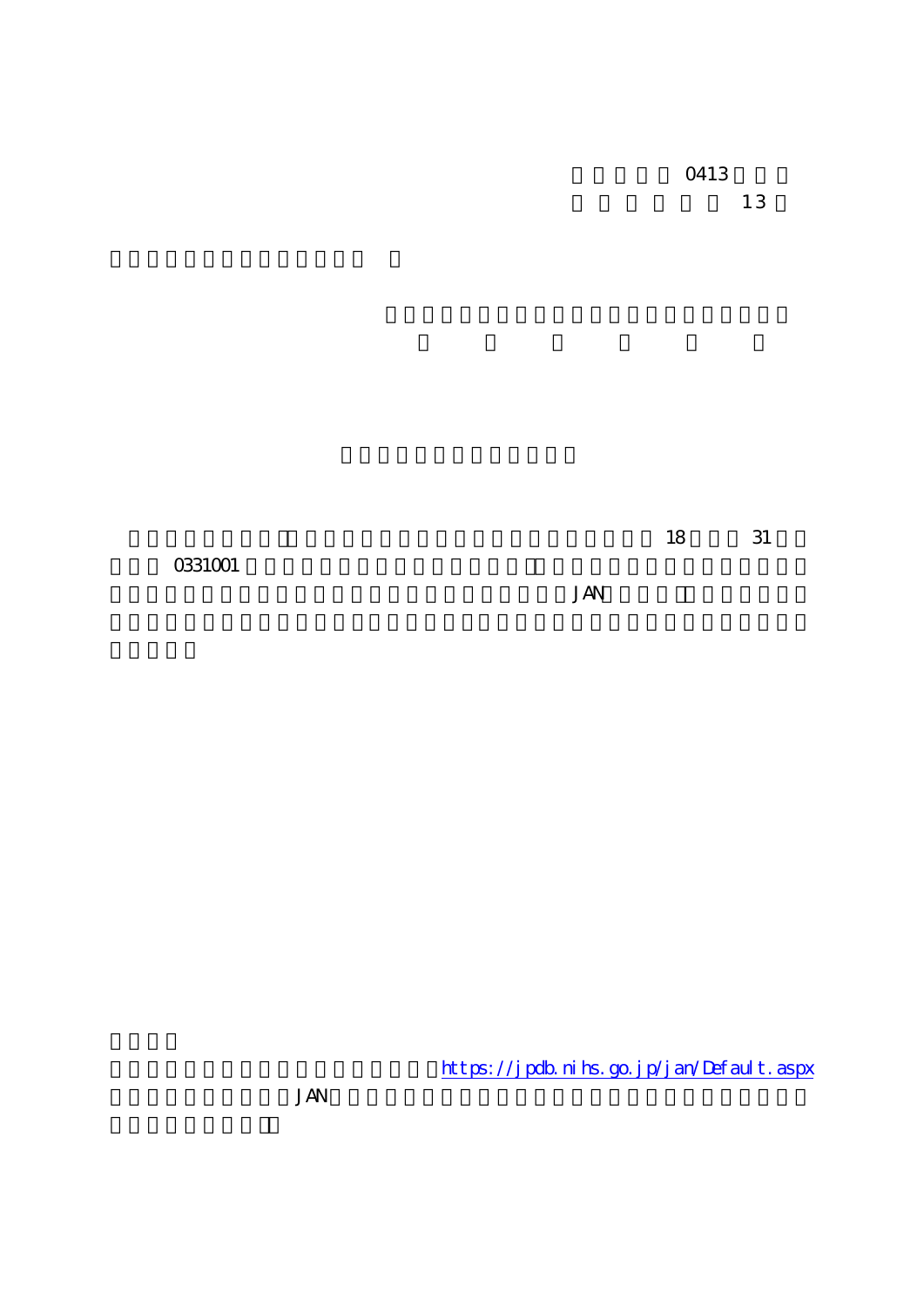(別表2) INN に収載された品目の我が国における医薬品一般的名称

登録番号 302-4-B4

L鎖

アミノ酸配列及びジスルフィド結合

JAN (日本名):スペソリマブ(遺伝子組換え)

JAN (英名): Spesolimab (Genetical Recombination)

(平成 18 年 3 月 31 日薬食審査発第 0331001 号厚生労働省医薬食品局審査管理課長通知に示す別表2)

RTSRLASGVP DRFSGSGSGT DFTLTISRLE PEDAATYYCH QFHRSPLTFG AGTKLEIKRT VAAPSVFIFP PSDEQLKSGT ASVVCLLNNF YPREAKVQWK VDNALQSGNS QESVTEQDSK DSTYSLSSTL TLSKADYEKH KVYACEVTHQ GLSSPVTKSF NRGEC

QIVLTQSPGT LSLSPGERAT MTCTASSSVS SSYFHWYQQK PGQAPRLWIY

## H鎖

QVQLVQSGAE VKKPGASVKV SCKASGYSFT SSWIHWVKQA PGQGLEWMGE INPGNVRTNY NENFRNKVTM TVDTSISTAY MELSRLRSDD TAVYYCTVVF YGEPYFPYWG QGTLVTVSSA STKGPSVFPL APSSKSTSGG TAALGCLVKD YFPEPVTVSW NSGALTSGVH TFPAVLQSSG LYSLSSVVTV PSSSLGTQTY ICNVNHKPSN TKVDKRVEPK SCDKTHTCPP CPAPEAAGGP SVFLFPPKPK DTLMISRTPE VTCVVVDVSH EDPEVKFNWY VDGVEVHNAK TKPREEQYNS TYRVVSVLTV LHQDWLNGKE YKCKVSNKAL PAPIEKTISK AKGQPREPQV YTLPPSREEM TKNQVSLTCL VKGFYPSDIA VEWESNGQPE NNYKTTPPVL DSDGSFFLYS KLTVDKSRWQ QGNVFSCSVM HEALHNHYTQ KSLSLSPGK

L鎖 Q1, H鎖 Q1:部分的ピログルタミン酸;H鎖 N299:糖鎖結合;H鎖 K449:部分的プロセシン グ L鎖 C215-H鎖 C222, H鎖 C228-H鎖 C228, H鎖 C231-H鎖 C231:ジスルフィド結合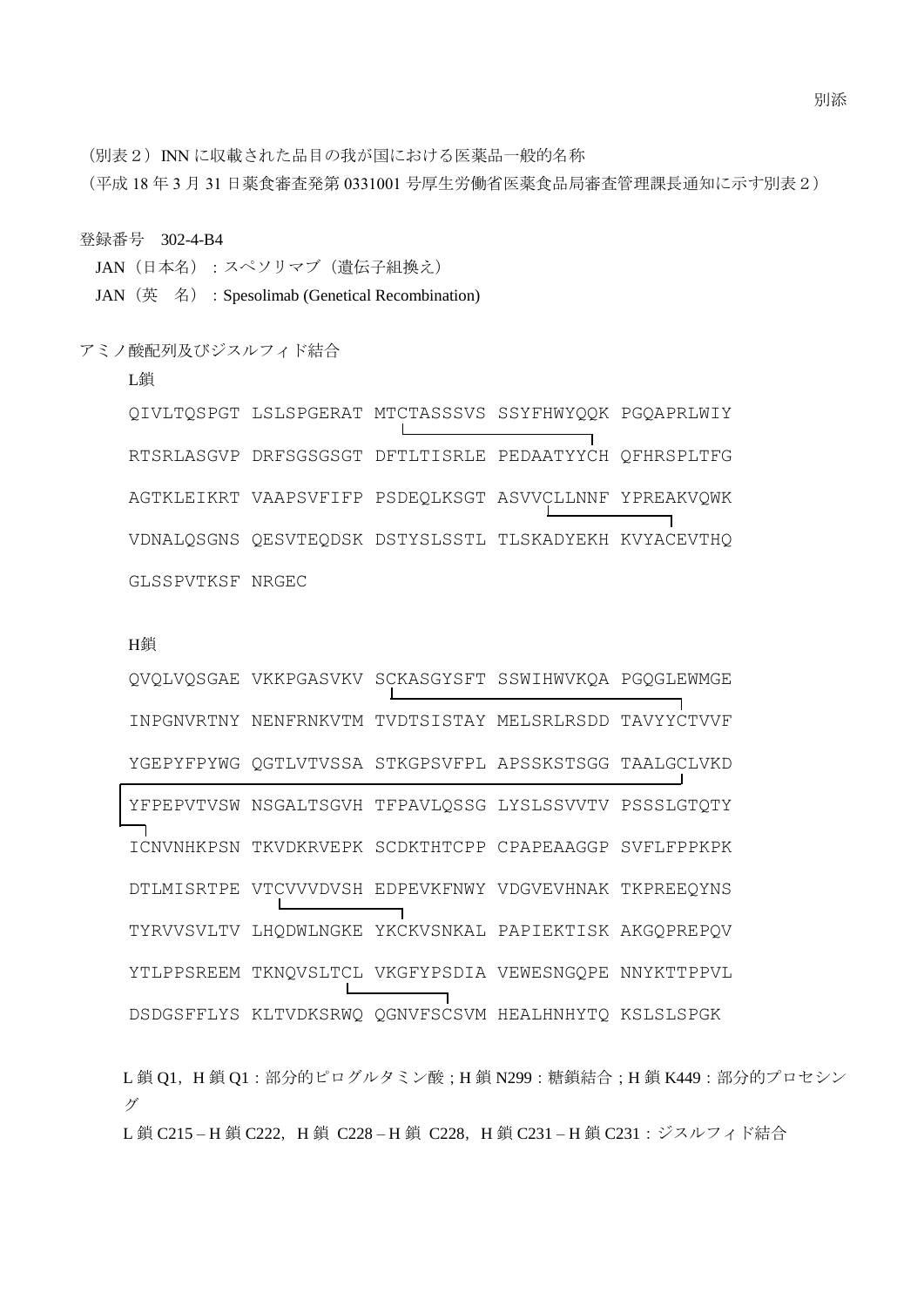主な糖鎖の推定構造

$$
Gal_{0,1}\left\{\begin{array}{l}(\beta 1-4)GlcNAc(\beta 1-2)Man(\alpha 1-6)\\|\\( \beta 1-4)GlcNAc(\beta 1-2)Man(\alpha 1-3)\end{array}\right.\qquad Man(\beta 1-4)GlcNAc(\beta 1-4)GlcNAc(\beta 1-4)Gal_{0,1}.
$$

C6480H9988N1736O2012S46(タンパク質部分,4 本鎖) H 鎖 C<sub>2201</sub>H<sub>3392</sub>N<sub>582</sub>O<sub>674</sub>S<sub>17</sub> L鎖 C<sub>1039</sub>H<sub>1606</sub>N<sub>286</sub>O<sub>332</sub>S<sub>6</sub>

スペソリマブは遺伝子組換え抗ヒトインターロイキン-36 受容体モノクローナル抗体であり,その相補性 決定部はマウス抗体に由来し,その他はヒト IgG1 に由来する.スペソリマブは,チャイニーズハムスター 卵巣細胞により産生される. スペソリマブは、449 個のアミノ酸残基からなる H 鎖 (γ1 鎖) 2 本及び 215 個のアミノ酸残基からなる L 鎖(κ 鎖)2 本で構成される糖タンパク質(分子量:約 149,000)である.

Spesolimab is a recombinant anti-human interleukin-36 receptor monoclonal antibody, the complementaritydetermining regions of which are derived from mouse antibody and other regions are derived from human IgG1. Spesolimab is produced in Chinese hamster ovary cells. Spesolimab is a glycoprotein (molecular weight: ca. 149,000) composed of 2 H-chains (γ1-chains) consisting of 449 amino acid residues each and 2 L-chains (κ-chains) consisting of 215 amino acid residues each.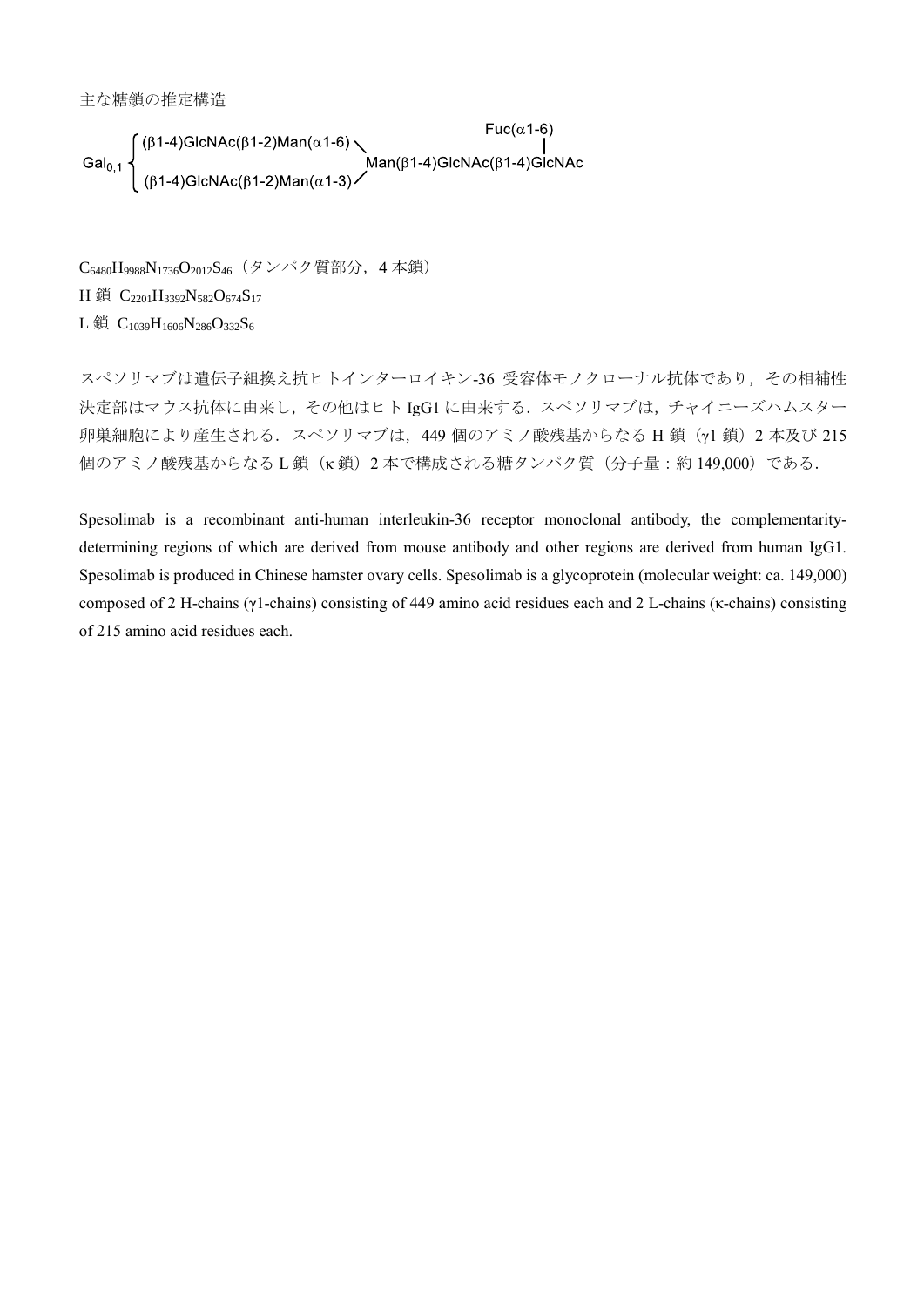登録番号 302-4-B6

JAN (日本名):ガレトスマブ (遺伝子組換え)

JAN (英名) : Garetosmab (Genetical Recombination)

アミノ酸配列及びジスルフィド結合

L鎖

EIVLTQSPGT LSLSPGERAT LSCRASQSVS SSYLAWYQQK PGQAPRLLIY GASSRATGIP DRFSGSGSGT DFTLTISRLE PEDFAVYYCO OYGSSPWTFG QGTKVEIKRT VAAPSVFIFP PSDEQLKSGT ASVVCLLNNF YPREAKVQWK VDNALQSGNS QESVTEQDSK DSTYSLSSTL TLSKADYEKH KVYACEVTHQ GLSSPVTKSF NRGEC

## H鎖

OVOLOESGPG LVKPSETLSL TCTVSGGSFS SHFWSWIROP PGKGLEWIGY ILYTGGTSFN PSLKSRVSMS VGTSKNOFSL KLSSVTAADT AVYYCARARS GITFTGIIVP GSFDIWGOGT MVTVSSASTK GPSVFPLAPC SRSTSESTAA LGCLVKDYFP EPVTVSWNSG ALTSGVHTFP AVLOSSGLYS LSSVVTVPSS SLGTKTYTCN VDHKPSNTKV DKRVESKYGP PCPPCPAPEF LGGPSVFLFP PKPKDTLMIS RTPEVTCVVV DVSQEDPEVQ FNWYVDGVEV HNAKTKPREE OFNSTYRVVS VLTVLHODWL NGKEYKCKVS NKGLPSSIEK TISKAKGOPR EPQVYTLPPS QEEMTKNQVS LTCLVKGFYP SDIAVEWESN GQPENNYKTT PPVLDSDGSF FLYSRLTVDK SRWQEGNVFS CSVMHEALHN HYTQKSLSLS LGK

H鎖 O1:部分的ピログルタミン酸; H鎖 N303:糖鎖結合; H鎖 K453:部分的プロセシング L鎖 C215-H鎖 C140, H鎖 C232-H鎖 C232, H鎖 C235-H鎖 C235: ジスルフィド結合

主な糖鎖の推定構造

 $Fuc(\alpha 1-6)$ Gal<sub>0-2</sub>  $\begin{cases} (\beta 1-4)Gl cNAc(\beta 1-2)Man(\alpha 1-6) \longrightarrow Man(\beta 1-4)Gl cNAc(\beta 1-4)Gl cNAc(\beta 1-4)Gl cNAc(\beta 1-2)Man(\alpha 1-3) \end{cases}$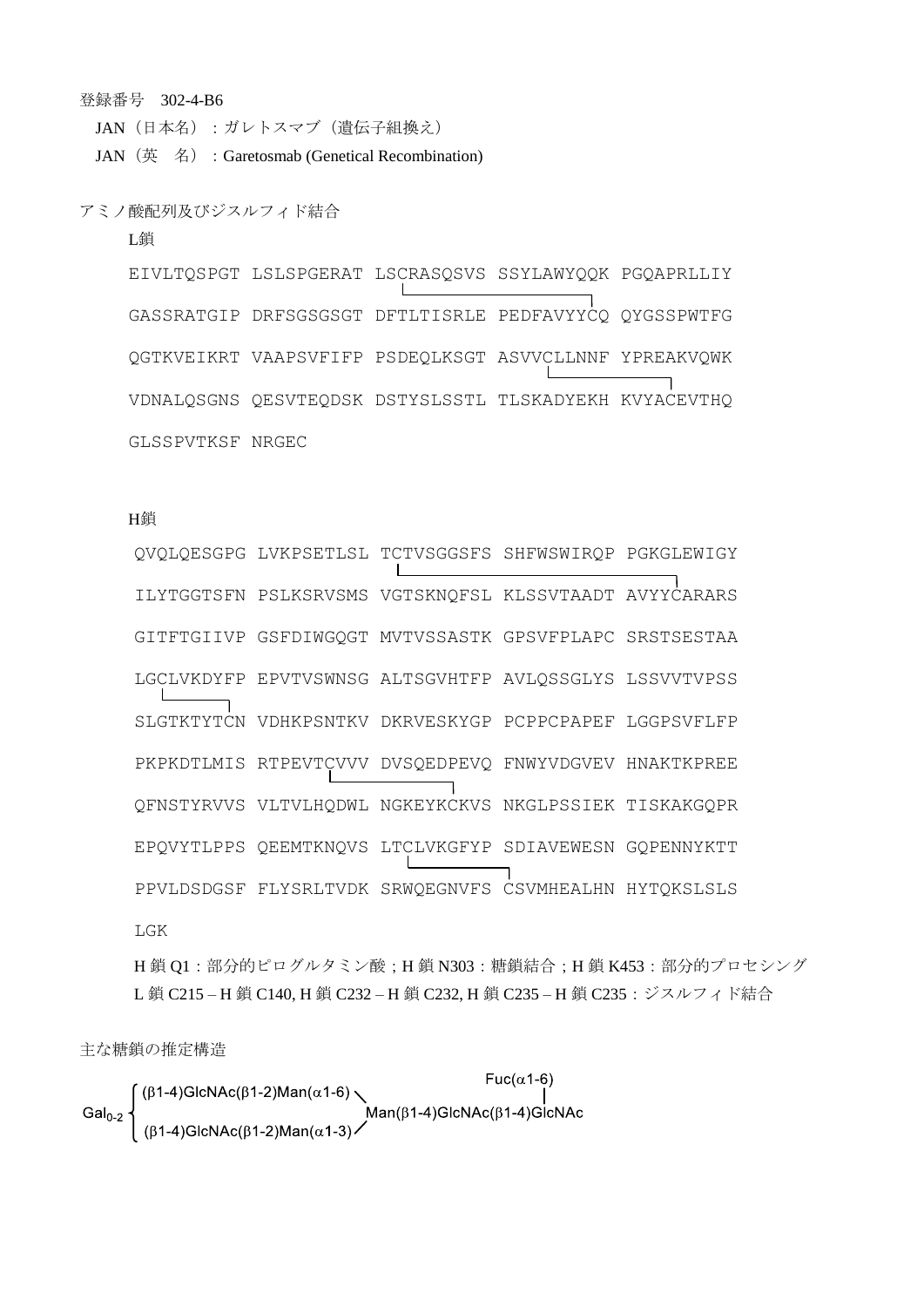C6472H10004N1712O2024S42(タンパク質部分,4 本鎖) H 鎖 C<sub>2205</sub>H<sub>3409</sub>N<sub>577</sub>O<sub>677</sub>S<sub>16</sub> L鎖  $C_{1031}H_{1597}N_{279}O_{335}S_5$ 

ガレトスマブはヒトアクチビンA,アクチビンAB及びアクチビンACに対する遺伝子組換えモノクロー ナル抗体であり,ヒト IgG4 に由来する. H鎖の 234 番目のアミノ酸残基は Pro に置換されている. ガレト スマブはチャイニーズハムスター卵巣細胞により産生される. ガレトスマブは、453 個のアミノ酸残基か らなる H 鎖 (y4 鎖) 2 本及び 215 個のアミノ酸残基からなる L 鎖 (κ 鎖) 2 本で構成される糖タンパク質 (分子量:約 148,000)である.

Garetosmab is a recombinant monoclonal antibody against human activin A, activin AB and activin AC derived from human IgG4. In the H-chain, amino acid residue at position 234 is substituted by Pro. Garetosmab is produced in Chinese hamster ovary cells. Garetosmab is a glycoprotein (molecular weight: ca. 148,000) composed of 2 H-chains (γ4-chains) consisting of 453 amino acid residues each and 2 L-chains (κ-chains) consisting of 215 amino acid residues each.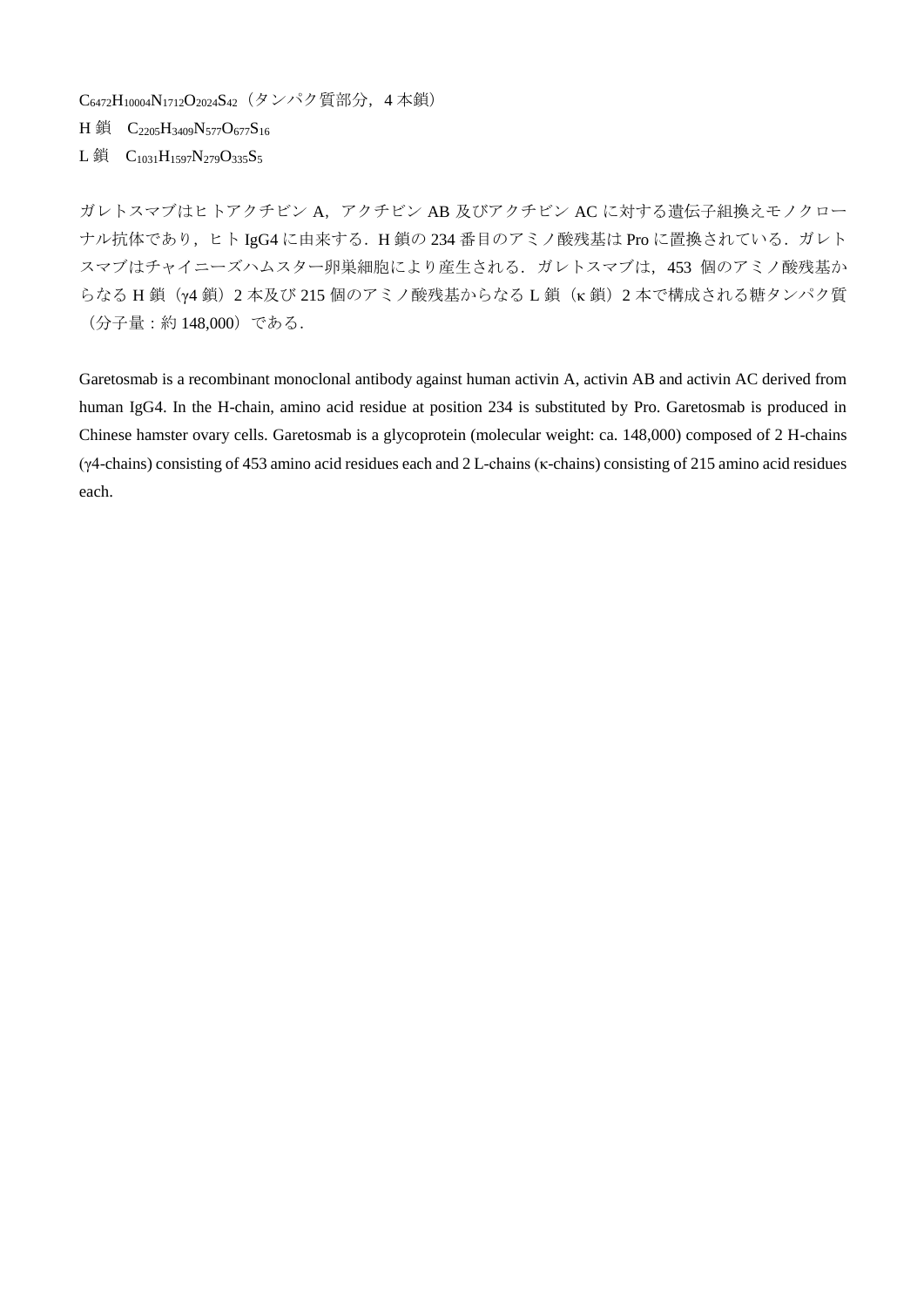登録番号 302-4-B9

JAN (日本名):ボソリチド(遺伝子組換え)

JAN (英 名) : Vosoritide (Genetical Recombination)

アミノ酸配列及びジスルフィド結合 PGQEHPNARK YKGANKKGLS KGCFGLKLDR IGSMSGLGC

## $C_{176}H_{290}N_{56}O_{51}S_3$

ボソリチドは、遺伝子組換えヒトC型ナトリウム利尿ペプチド (CNP) 類縁体であり、ヒト CNP-53 の 17 ~53 番目のアミノ酸残基に相当し, N 末端に 2 個のアミノ酸残基 (Pro-Gly) が付加している. ボソリチド は 39 個のアミノ酸残基からなるペプチドである.

Vosoritide is a recombinant human C-type natriuretic peptide (CNP) analog, which corresponds to amino acid residues at positions 17 – 53 of human CNP-53, and two amino acid residues (Pro-Gly) are attached to the N-terminus. Vosoritide is a peptide consisting of 39 amino acid residues.